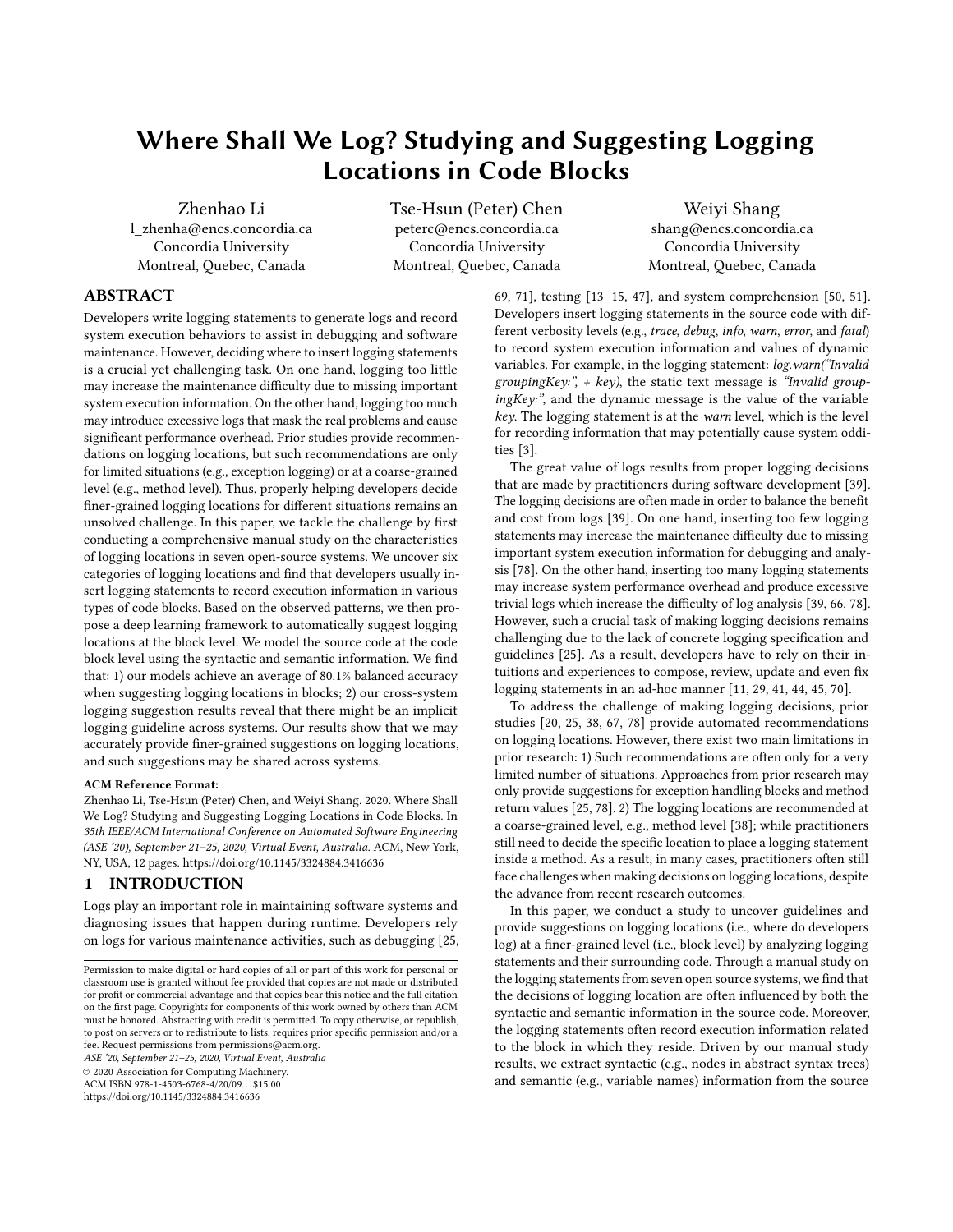code and propose an automated deep learning based approach to suggest logging locations at the block level. We find that our deep learning models outperform the baseline, and the syntactic block feature achieves the best results (an average balanced accuracy of 80.1%) compared to semantic and fused (a fusion of syntactic and semantic) features. Moreover, syntactic information of blocks may be leveraged to provide general logging guidelines across different software systems. In summary, this paper makes the following contributions:

- We uncover six categories of logging locations, which are exception logging in catch blocks, branch logging in blocks associated with decision-making statements, program iteration logging, logging the start or the end of a method, and function logging in domain-specific methods. We also discuss the common types of information that is recorded in each category.
- We propose a deep learning based approach to suggesting logging locations at the block level by leveraging syntactic, semantic and fused block features extracted from the source  $\text{code}^1$ . We find that models trained using the syntactic features have the highest balanced accuracy (80.1%) among the three types of features. Although there are some differences in the suggestion results among the three features, syntactic features can capture around 80% of all the suggested true positives. Our finding shows that most logging decisions may be related to the syntactic structure of the code.
- The cross-system suggestion results achieve an average balanced accuracy of 67.3%. We also find that there is a moderate to substantial agreement among the cross-system models trained using the syntactic features, which shows that developers of different systems may follow certain implicit guidelines on deciding logging locations.

Paper organization Section 2 discusses the background and related work of our study. Section 3 describes the setup of our manual study and the categories of logging locations we find. Section 4 discusses how do we extract block-level features and describes our deep-learning based approach. Section 5 presents the evaluation metrics and the results by answering two research questions. Section 6 discusses the False Positives and False Negatives in our suggestion results. Section 7 discusses the threats to validity of our study. Section 8 concludes the paper.

## 2 BACKGROUND AND RELATED WORK

Developers insert logging statements into the source code to record system runtime information and use the generated logs to assist in software debugging and maintenance. For example, as shown in the simplified code snippet from Zookeeper below, the logging statement is at the error level, contains the static message "Missing count node for stat", and records the dynamic value of the variable statNode.

```
DataNode node = nodes.get(statNode);
if (node == null) {
   // should not happen
   LOG.error("Missing count node for stat {}", statNode);
   return;
}
```
The logging statement is closely related to the specific value of the DataNode object and records an unexpected execution behavior in an if block when the value of the node is null. Helping developers decide where to log is an on-going research problem. Fu et al. [25] studied where do Microsoft developers add logging statements in their projects written in C# and focused on studying the characeristics of logging in some specific code snippets (i.e., catch blocks and return value checks). They found that developers often add logging statements to check the returned value of a method and record exceptions. Zhu et al. [78] further extended the work by providing a tool for suggesting log placement in the two above-mentioned cases. Li et al. [38, 41] provide suggestions on whether a method or commit requires a logging statement. In short, prior studies either only target a limited number of logging locations or provide a coarse-grained suggestion. Therefore, in this paper, we explore the potential of providing a finer-grained support on deciding general logging locations through a manual study (Section 3) and propose an automated deep-learning based approach to suggest logging locations at the code block level (Section 4).

Below, we further discuss the related works of this paper.

Studies on Logging Practices. There are several studies on characterizing the logging practices in software systems. Yuan et al. [70], Chen et al. [9], and Zeng et al. [72] conducted quantitative characteristics studies on log messages in large-scale open source C/C++, Java systems, and mobile applications. Chen et al. [12] studied the logging utilities, and Zhi et al. [77] studied the logging configurations in Java. They found that logs are essential for debugging and maintenance.

Given the importance of logs, other studies try to help developers improve logging practices. Chen et al. [10] found that developers commonly make some mistakes when writing logging statements (e.g., logging objects whose values may be null) and concluded five categories of logging anti-patterns from code changes. Hassani et al. [29] identified seven root-causes of the log-related issues from log-related bug reports and found that inappropriate log messages and missing log statements are the most common issues. Li et al. [43, 46] uncovered potential problems with logging statements that have the same text message and developed an automated tool to detect the problems. Yuan et al. [71] proposed an approach that can automatically insert additional variables into logging statements to enhance the error diagnostic information. Li et al. [40] propose the use of prediction models to suggest the log level of a newly added logging statement. Liu et al. [48] proposed a deep learning framework to suggest the variables that should be recorded in logging statements.

Different from prior studies, this paper focuses on studying logging locations in the purpose of providing suggestions and guidelines on the decisions of logging locations. The findings and approaches in this paper can complement prior studies in providing more comprehensive logging supports to developers.

Applying Deep Learning in Software Engineering Tasks. Due to the advances in deep learning, recent research starts to investigate source code representation and apply deep learning models in software engineering tasks. Zhang et al. [74] proposed an AST-based neural network for source code representation. They evaluated their approach on several software engineering tasks,

<sup>1</sup>We share the replication package of this paper at: https://github.com/SPEAR-SE/ ASE2020\_Logging\_Location\_Data.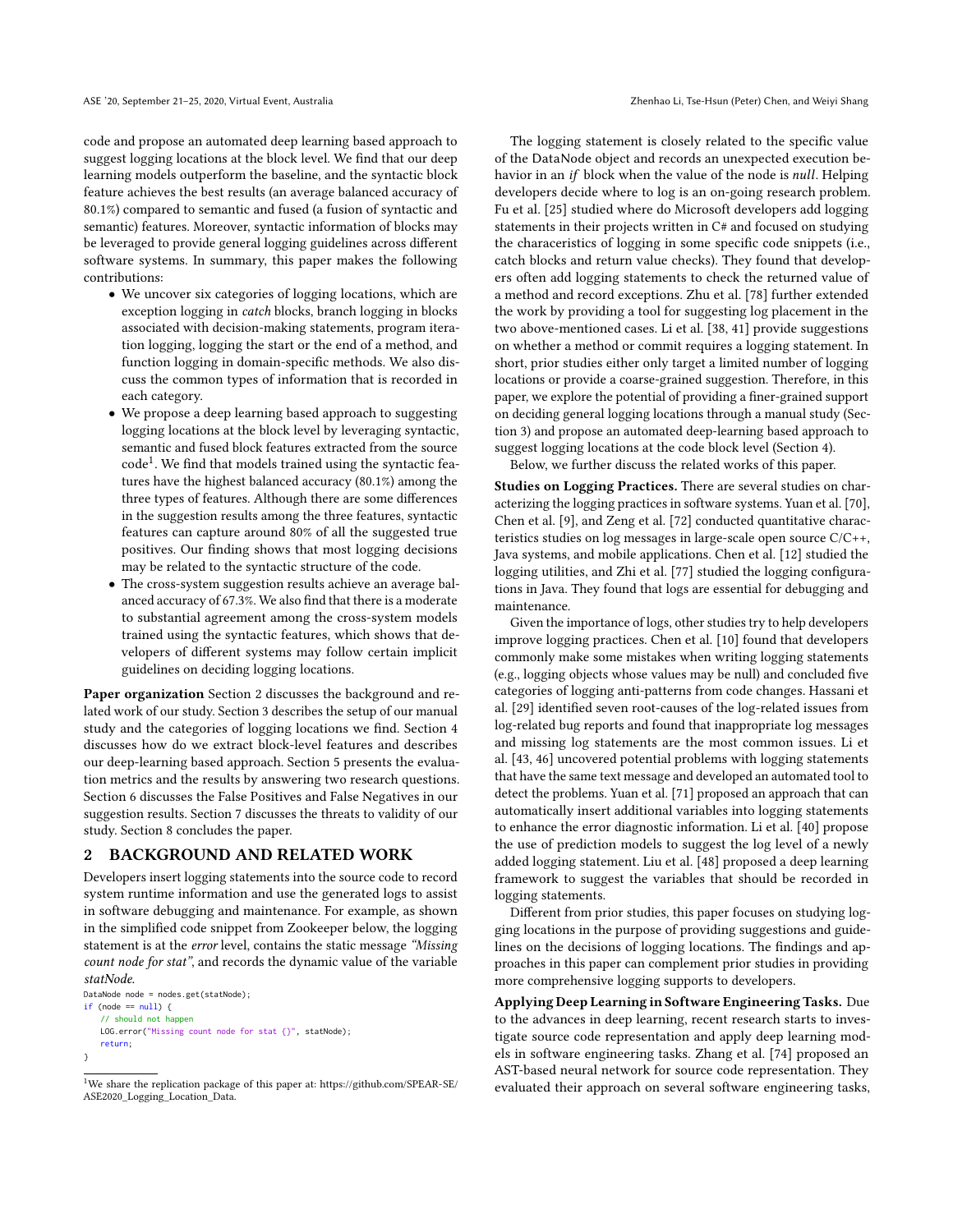Where Shall We Log? Studying and Suggesting Logging Locations in Code Blocks ASE '20, September 21-25, 2020, Virtual Event, Australia

Table 1: An overview of the studied systems.

| System        | Version | <b>LOC</b> | NOL. | #LB  | #NLB  | $\%$ LB |
|---------------|---------|------------|------|------|-------|---------|
| Cassandra     | 3.11.4  | 432K       | 1.3K | 1.0K | 25.0K | 3.8%    |
| ElasticSearch | 7.4.0   | 1.50M      | 2.5K | 1.9K | 54.0K | 3.4%    |
| Flink         | 1.8.2   | 177K       | 2.5K | 2.4K | 27.5K | 8.0%    |
| <b>HBase</b>  | 2.2.1   | 1.26M      | 5.5K | 4.1K | 81.1K | 4.8%    |
| Kafka         | 2.3.0   | 267K       | 1.5K | 1.0K | 9.0K  | 10.0%   |
| Wicket        | 8.6.1   | 216K       | 0.4K | 0.3K | 9.1K  | 3.2%    |
| Zookeeper     | 3.5.6   | 97K        | 1.2K | 0.9K | 5.2K  | 14.8%   |

**Zookeeper**  $\frac{14.8\%}{\text{Note: Log}}$  3.5.6 97K 1.2K 0.9K 5.2K 14.8% 1.8% beset to the number of logging statements, #L8 and #NLE refers to the number of logging statements, #L8 and #NLE refers to the number of logging and *non* 

such as source code classification and code clone detection, and the results outperformed existing approaches. Tufano et al. [58] evaluated different representation of source code (e.g., abstract syntax tree and control flow graph) and their effect on applying deep learning models in SE tasks. Hu et al. [32] proposed a deep learning based approach to automatically generate comments for Java methods. Nghi et al. [52] applied deep learning models to identify the programming language used in an algorithm. Different from prior studies, we focus on extracting source code features to suggest which blocks need to be logged. We conduct a comprehensive manual study on the characteristics of logging locations and propose a deep learning based approach to provide automated suggestions.

## 3 STUDYING THE CHARACTERISTICS OF LOGGING LOCATION IN CODE BLOCKS

To better understand developers' logging decisions and provide more concrete logging suggestions, in this section, we manually inspect the logging statements and their surrounding code. We examine if there exist finer-grained (e.g., at code block levels) implicit or explicit common characteristics of the locations where developers insert logging statements.

Studied Systems. We conduct a manual study on seven large-scale open source Java systems: Cassandra, Elasticsearch, Flink, HBase, Kafka, Wicket, and ZooKeeper. Table 1 shows an overview of the systems. The studied systems cover different domains (e.g., message broker, search engine, and database), have high quality logging code, and are commonly used in prior log-related studies [10, 11, 38, 46]. The size of the studied systems ranges from 97K to 1.5M LOC, and they contain from 0.4K to 5.5K logging statements.

Manual Study Setup. Our goal is to manually inspect the logging statements and their surrounding code to study the characteristics of logging locations. To prepare the data for our manual study, we extract the logging statements from the source code by implementing a static code parser. Our parser identifies every logging statement that invokes common logging libraries (e.g., Log4j [3] and SLF4J [5]) in the code. Then, for each logging statement, we extract its static message and dynamic variables, its verbosity level, its location (i.e., the file and method that contains the logging statement), and its surrounding code (i.e., the method that contains the logging statement). After getting all the logging statements and the extracted information, we randomly sample 375 out of 14.9K logging statements based on a 95% confidence level and 5% confidence interval [8]. For each sampled logging statement, we study its structural information and data flow of the surrounding code, in order to see the potential factors taking part in the decision of inserting the logging statements in a block. Specifically, the first

two authors of this paper (i.e., A1 and A2) follow an open codinglike process similar to prior studies [21, 36, 46, 73], and involve in

the following three phases to conduct the manual study: *Phase I* : A1 studies 100 randomly sampled logging statements and their extracted information, and record the characteristics of their data flow, structural, and semantic information (e.g., the dependency of variables, control flow, and the business logic of the code). A1 further derives a draft list of categories of logging locations based on the information recorded. Then A1 and A2 follow the draft list to label the 100 samples collaboratively. During this phase, the categories are revised and refined.

Phase II: A1 and A2 independently assign the categories derived in Phase I to the rest of the 375 sampled logging statements. There is no new category derived in this phase.

Phase III : A1 and A2 compare the assigned categories in Phase II. Any disagreement of the categorization is discussed until reaching a consensus. No new categories are introduced during the discussion. The results in this phase have a Cohen's Kappa of 0.86, which is a substantial-level of agreement [56].

Categories of Logging Locations. In our manual study, we uncover six categories of logging locations that are associated with four different types of blocks (i.e., try-catch, branching, looping, and method declaration). In particular, we find that three categories are associated with try-catch, branching, and looping blocks; and three categories are associated with method declaration blocks that record method execution information. Below, we discuss each category in detail with an example.

Category 1 (Try-Catch Block): Exception information logging in catch blocks (122/375, 32.5%). Exceptions are widely used to capture errors. Developers rely on logs for debugging and error diagnostics when exceptions occur [25, 68]. The code snippet below shows an example of logging statements in this category. Similar to a prior study [25], we find that a large number of sampled logging statements reside in catch blocks. Most of them are at error (52/122, 42.6%) or warn (46/122, 37.7%) level. The logging statements often record messages or execution information related to the prior try block.

try {

listener.onCache(shardId, fieldName, fieldData); } catch (Exception e) {

logger.error("Failed to call listener on atomic field data loading", e); }

Category 2 (Branching Block): Branch logging in blocks associated with decision-making statements (139/375, 37.1%). We find that many sampled logging statements reside in blocks associated with decisionmaking statements [4] (e.g., if-else and switch) to record the execution information in different branches. The variable or the invoked method in the condition of the decision-making statement (e.g., the arguments in the if statement) are processed or defined in the prior code. Among the logging statements in this category, around half of them (68/139, 48.9%) record the occurrence of an unexpected execution behavior (e.g., an error or a failure) with a warn level or above (e.g. error), as shown in the code snippet below. The remaining cases record the occurrence of a normal execution behavior with an info, debug, or trace level for system comprehension or debugging purposes.

final TaskId id = partitionsToTaskId.get(tp); ...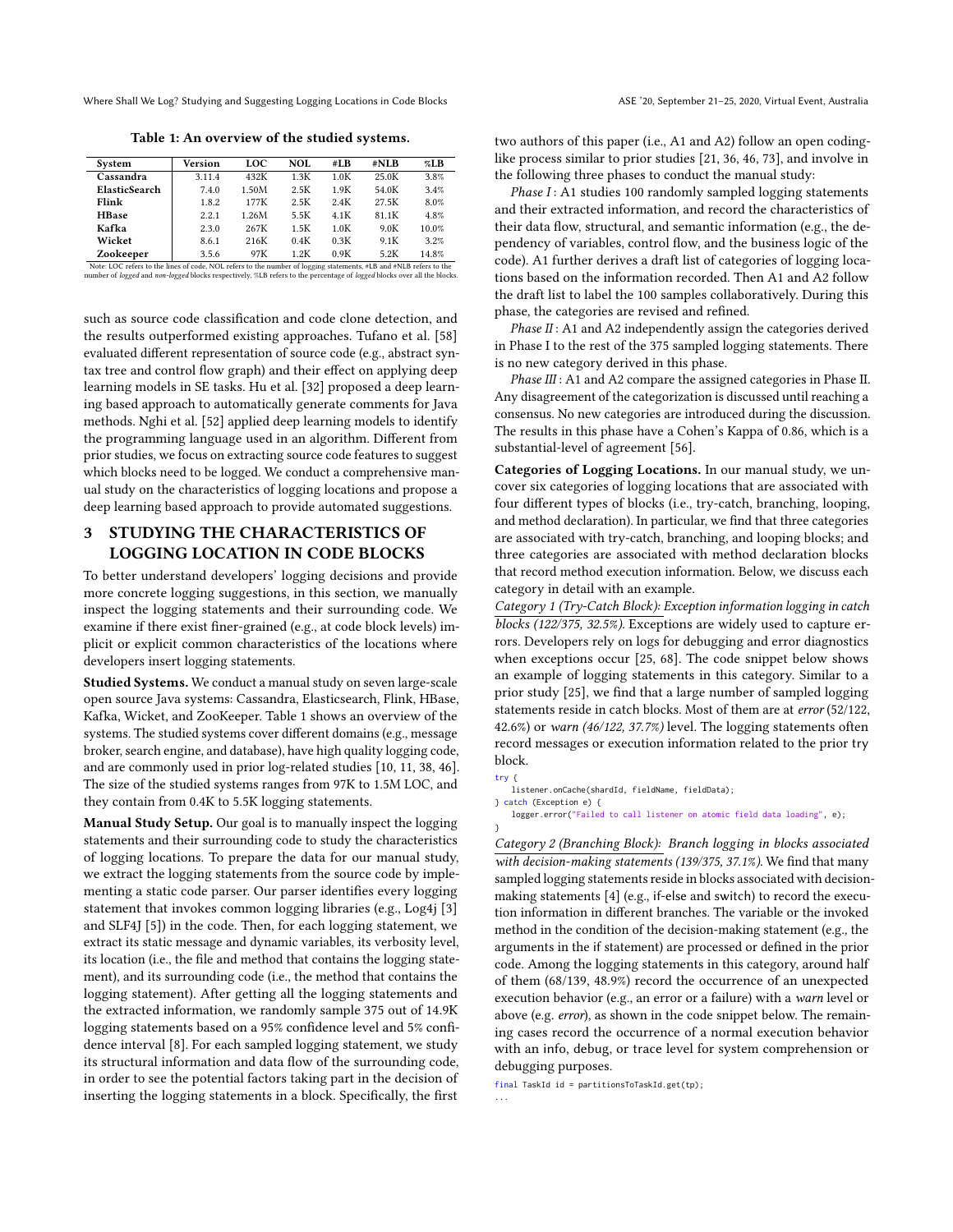ASE '20, September 21-25, 2020, Virtual Event, Australia Zhenhao Li, Tse-Hsun (Peter) Chen, and Weiyi Shang

if (id  $!=$  null) { taskIds.add(id); } else { log.error("Failed to lookup taskId for partition {}", tp); }

Category 3 (Looping Block): Program iteration logging (25/375, 6.7%). We find that some sampled logging statements reside in blocks that are associated with looping statements [4, 65] (e.g., code blocks that are associated with for, while, and do-while statements). These logging statements often record the execution state during iterating (e.g., recording the  $i_{th}$  execution inside a for block) or variables<br>that are processed or defined in prior blocks. We also find that no that are processed or defined in prior blocks. We also find that no logging statements under this category are at error or fatal level. All logging statements are at the level of info (13/25, 52.0%), debug (6/25, 24.0%), or trace (6/25, 24.0%). In short, developers are more likely to add logging statements in such blocks for debugging and recording program execution.

IndexStatistics[] stats = getIndexStatistics(total);

}

...

```
...
for (IndexStatistics s : stats) {
   LOG.info(" Object size " + s.itemSize() + " used=" + s.usedCount());
```
Category 4 (Method Declaration Block): Logging the start of a method (33/375, 8.8%). We find that some sampled logging statements reside at the beginning of a method, mostly for recording the program execution state or debugging purposes. These logging statements record the start of the method execution (e.g., "Start to build the program from JAR file.") at the info (21/33, 63.6%), debug (8/33, 24.3%), or trace (4/33, 12.1%) level. Different from other categories, we do not find the location of logging statements in this category depend on prior code in the method. However, we find that these logging statements record the execution of some methods of which the process is important to know and with some specific semantics in the code (e.g., recovery(), perform(), and queue()), as shown in the code snippet below.

```
public void perform() throws Exception
{
   LOG.info(String.format("Performing action: Rolling batch restarting {} of
          region servers", (int)(ratio * 100)));
   List<ServerName> selectedServers = selectServers();
   Queue<ServerName> serversToBeKilled = new LinkedList<>(selectedServers);
    ...
   //code for performing server-killing related tasks
```
} Category 5 (Method Declaration Block): Logging the end of a method (27/375, 7.2%). In this category, the logging statements reside at the end of a method, recording the successful method execution (e.g., "Removed job graph from ZooKeeper", as shown in the code snippet below). We find that most of them (22/27, 81.5%) are at the info level, and the rest are in debug (3/27, 11.1%), trace (1/27, 3.7%) and warn (1/27, 3.7%) level, which may show that such logs are mostly for debugging and recording program execution. The logging statement may record variable values that are declared or modified in prior blocks when the method execution finishes. Similar to Category 5, we find that the logging statements in this category might reside in semantically similar methods of which the execution is important to be recorded (e.g., shutdown(), delete(), and remove()).

public void removeJobGraph(JobID jobId) throws Exception {

checkNotNull(jobId, "Job ID"); String path = getPathForJob(jobId);

... addedJobGraphs.remove(jobId); //code for removing ZooKeeper job graph ... LOG.info("Removed job graph {} from ZooKeeper.", jobId);

}

Category 6 (Method Declaration Block): Function logging in domainspecific methods (29/375, 7.7%). We find that developers sometimes insert logging statements in some domain-specific methods (e.g., handling a specific request) to record the execution of this method. We also find that these methods are usually very short (i.e., within 10 lines of code). As shown in the example below, in the method handleResponse() in Elasticsearch's JoinHelper.java, there are only a few lines of functional code statements but has a logging statement recording the execution behavior of this method. Among the logging statements in this category, 21/29 (72.4%) are at the info level or below (i.e., debug or trace level) to record the methods handling normal requests, and the rest 8/29 (27.6%) logging statements are at the warn or error level to record the methods handling abnormal situations (e.g., onFailure()). We also find that these short methods might be semantically similar based on our manual observation (e.g., share many common words such as handle and execute).

```
public void handleResponse(Empty response) {
   pendingOutgoingJoins.remove(dedupKey);
   logger.debug("successfully joined {} with {}", destination, joinRequest);
   lastFailedJoinAttempt.set(null);
```
} In summary, our findings show that there may be an implicit logging guideline that developers follow in the studied systems. Both syntactic and semantic information are important considerations in such logging guidelines. In particular, we find that 76.3% (286/375, combining Category 1, Category 2 and Category 3) of the sampled logging statements are related to recording information in blocks associated with syntactic information of the source code (e.g., trycatch, branching, or looping blocks). These logging statements also often record information (e.g., variable values or execution states) that is related to prior blocks. We find that 23.7% (89/375, combining Category 4, Category 5 and Category 6) of the sampled logging statements may be inserted based on the semantic information (i.e., business logic) of the method inside the method declaration block. These logging statements often record the start and end of method execution, or record the execution of some domain-specific methods (e.g., request handling or task execution).

By uncovering six categories of logging locations, we find that both syntactic and semantic information are important considerations in such logging guidelines. 76% of the sampled logging statements are related to recording exception, branching, and program iteration; while 24% are related to recording the start, end, or execution of certain methods.

# 4 AUTOMATICALLY SUGGESTING LOGGING LOCATIONS AT THE CODE BLOCK LEVEL

As we find in Section 3, developers usually insert logging statements to record the behavior or state of the program in blocks (e.g., exception handling in catch blocks or branch logging in if/else blocks). We also find that some logging locations may be related to the semantics of a method (e.g., recording the start of a certain method execution). Hence, such syntactic and semantic information may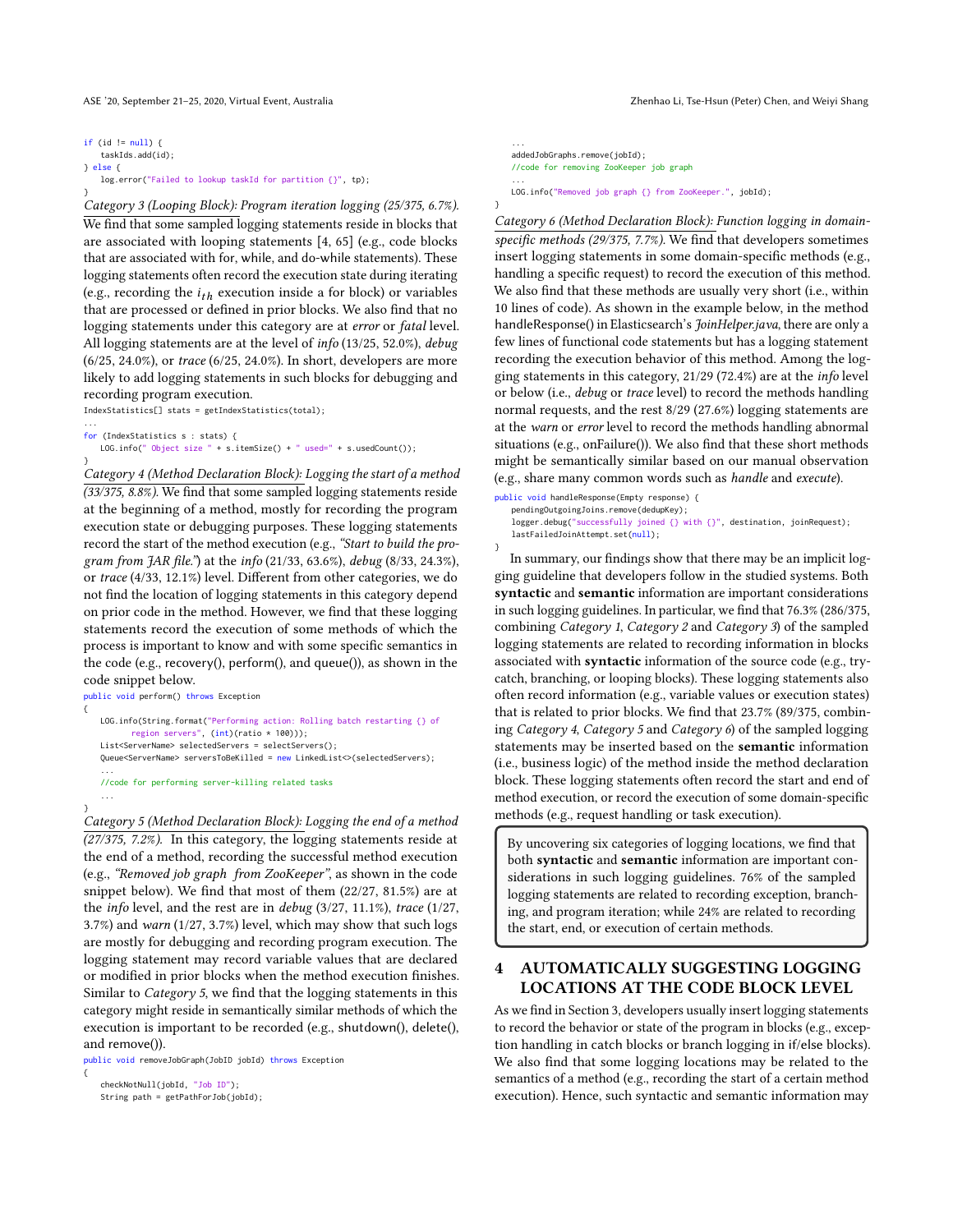Where Shall We Log? Studying and Suggesting Logging Locations in Code Blocks ASE '20, September 21-25, 2020, Virtual Event, Australia

compose implicit logging guidelines that developers follow when deciding on logging locations. In this section, we seek to explore the potential of automatically suggesting logging locations at the block level. Such an automated approach might further assist developers in making logging decisions and improving logging practice. Below, we describe our approaches that extract block features and build a deep learning model to suggesting logging locations.

## 4.1 Extracting Block Features

Identifying Logged Blocks. Our goal is to provide suggestions on deciding blocks that require logging statements. We choose to provide a suggestion at the block level because as we find in Section 3 that many logging statements are recording the behaviour or state of the program in blocks. In addition, blocks provide a finer-grand suggestion which may be more actionable compared to coarse-grand suggestions (e.g., method or file level) [61, 62]. We analyze the source code by parsing the abstract syntax tree (AST) of every method in the studied systems. Then, we identify the AST nodes in a method that represent blocks, such as the block nodes that are associated with if, for, and catch. Hence, each method may contain multiple blocks. For the block nodes that we identified, we then label them as either logged block or non-logged block by analyzing if the block contains at least one logging statement. Specifically, only the block that directly contains a logging statement is labelled as a logged block. For example, as shown in Figure 1, block B0 (line 3 - 6) is labelled as a logged block because there is a logging statement in line 4. Block B1 is labelled as a non-logged block, because the logging statement in line 4 is not directly contained by block B1. Table 1 shows the statistics of blocks in the studied systems. #LB refers to the number of logged blocks, #NLB refers to the number of non-logged blocks, and %LB is the percentage of logged blocks over all the blocks. Note that there might be multiple logging statements in a block, so the number of logged block is smaller than the number of logging statements in each system. In general, we find that only a small portion, i.e., 3.2% to 14.8% of the blocks contain logging statements. Hence, accurately suggesting logging locations at the block level is a challenging task.

As we find in Section 3, the locations of logging statements may be influenced by either the syntactic, semantic, or both types of information in source code. In order to obtain the features for training deep learning models and to further study the effectiveness of these features in suggesting logging locations, we then extract the syntactic, semantic, and fused block-level features when we are analyzing the source code of each block.

Extracting Block Features. In our manual study, we find that logging statements often have dependencies with the preceding code in the same method. For example, the arguments in the if statement are processed or defined in the prior code (as shown in Section 3). As also found in prior studies [25, 54], developers may insert logging statements based on the execution flow prior to the logging point.

Therefore, for each identified block, we analyze the source code from the start of the method, in which the code block is located, to the end of the block. This could also reflect developers' sequential workflow by suggesting whether or not a block needs a logging statement when developers finish implementing the block [23]. For



Note: We remove the log-related statements for feature extraction to avoid biases

## Figure 1: An example of how we label code blocks and extract the tokens for generating the features. We illustrate the tokens extracted from Code Block B0.

example, in Figure 1, for block B0, we consider the code statements from line 1 to line 6. Similarly, for block B1, we consider the code statements from line 1 to line 8. Specifically, for each code block in a studied system, we find all the AST nodes from the start of the method to the end of this block. Then for each AST node, we record its type (e.g., MethodInvocation, VariableDeclaration, or CatchClause), the associated semantic information (e.g., the name of the variable declared in the VariableDeclaration node) as well as the location (i.e., class and method, and the start line and end line). We then extract three types of code block features using the above-mentioned information from these AST nodes.

Below, we discuss the approaches that we use to extract syntactic, semantic, and fused block features, respectively.

Syntactic Block Features: We extract the syntactic features that represent the structural information from the AST nodes in code blocks. We capture the syntactic information by extracting the AST nodes that are related to the control flow of the code. We exclude AST nodes, such as SimpleName (i.e., identifier name) and SimpleType (i.e., identifier type), which do not contain structural information of the code. For each block, we count the occurrence of each AST node in the block and all preceding code in the same method. At the end of the syntactic feature extraction, for each block, we obtain a vector that represents the occurrence of each structural AST node in the block and its preceding code. We call each element in the vector as a token. Figure 1 shows an example of the syntactic features for the B0 block, where we extract the AST nodes from the feature scope.

Semantic Block Features: We extract the semantic features from the textual information inside the code blocks. Prior studies found that information such as variable names may capture the semantic information of the code [16, 17, 33, 78]. Therefore, we process variable names and invoked methods in the block as plain text. For each block, we consider all the semantic information in the block and in the preceding code in the same method. Note that we exclude all reserved keywords in the programming languages, such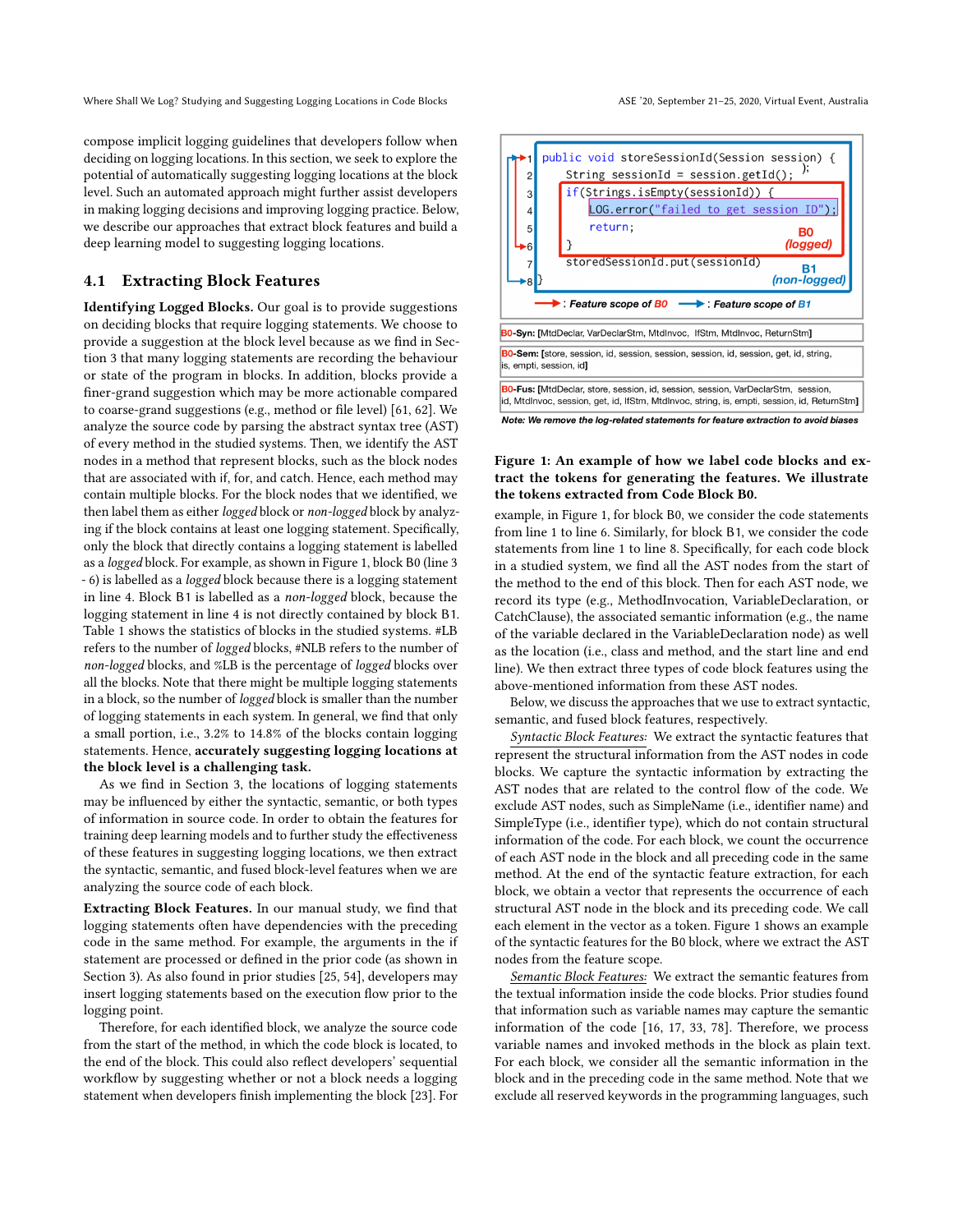ASE '20, September 21-25, 2020, Virtual Event, Australia Zhenhao Li, Tse-Hsun (Peter) Chen, and Weiyi Shang





as if, else, and for, to avoid capturing structural information. We follow common source code preprocessing techniques: splitting the words using camel case, converting all words to lower case, and applying stemming [16, 48]. Figure 1 shows an example of the semantic block features of the B0 block.

Fused Block Features: Developers may add logging statements based on both the syntactic and semantic of the code. Therefore, in addition to building separate models using the above-mentioned syntactic and semantic features, we also combine both types of information together (i.e., fused features). To obtain fused features of code blocks, we build an unified corpus containing both syntactic and semantic information of the source code by following a prior study [42]. Specifically, we merge the syntactic and semantic features in a block together, while keeping the original orders of those AST nodes in the source code. Then, for each fused code block, we obtain the vector representation similar to the process discussed in other types of features. Figure 1 shows an example of the fused code block features of the B0 block.

# 4.2 Deep Learning Framework and Implementation

We formulate the process of suggesting logging locations as a binary classification problem. Given a block, we apply deep learning models to suggest whether or not the block should contain a logging statement. In this subsection, we discuss the overall architecture and implementation of our deep learning model.

Overall Architecture. Figure 2 shows the overall architecture of our approach. We first map our input vectors (i.e., syntactic, semantic, and fused features) through an embedded layer. The embedded layer learns the relationship and similarity among the vectors in each block feature and processes each vector based on integer encoding to probabilistically distributed representations. We then employ a recurrent neural network (RNN) layer to model the relationship between the logging decision of a block and the vectors returned from the embedding layer. Finally, the output layer of our deep learning model is a one-dimension dense layer with the sigmoid activation function to suggest whether a block should be logged or not. Below, we discuss the details of each layer.

Embedding Layer. After extracting the syntactic, semantic, and fused features (i.e., in the forms of vectors, as illustrated in Figure 1), we feed them to the embedding layer. The embedding layer captures the linear relationships among tokens in the input vector, and outputs a set of new vectors, called word embeddings [49, 59]. Compared to simple integer encoding or one-hot encoding which does not consider the relationship among the tokens, word embeddings can learn the similarities among tokens and return probabilistically distributed representations of the words (e.g., run and execute might be similar in vector space).

RNN Layer. Since source code provides instruction on system execution, there are dependencies between consecutive lines of source code. For example, as we discussed in our manual study, the condition variable in IfStatement may have dependency on prior source code, because the variable is defined or processed priorly. Hence, we follow prior studies [19, 27, 52, 75] and model source code as sequential data (i.e., we consider the order of the source code tokens in the data). We include a layer of Long Short Term Memory (LSTM) in the deep learning model, which is a variant of RNN that includes a memory cell and gate mechanisms in the recurrent unit to preserve long term dependencies of the code [22, 28, 31, 35].

Output Layer. After the previous layers, the block features are still high-dimensional vectors. In order to make a binary suggestion of whether a block is *logged* or non-logged, we use a one-dimensional dense layer with sigmoid activation function as the output layer of our approach. This layer takes all outputs from the previous layer to its unique neuron, then the neuron provides the final suggestion (i.e., logged or non-logged) of this block.

Implementation and Training We use Keras [2] to implement our deep learning model. For the embedding layer, we adopt Skipgram from Word2vec [1] and set the dimension to 100 [48] to obtain the word embeddings of each type of the three features separately. For the RNN layer, we set the dimension of hidden states as 128 and attach a dropout layer with a 0.2 dropout rate in order to reduce the potential impact of overfitting and immoderate reliance on the trained system [30, 57, 76]. We train our model for 100 epochs on each studied system and set the batch size to 24. Because there is a noticeable imbalance between the number of logged blocks and nonlogged blocks (overall only 3.2% to 14.8% blocks are logged blocks, as shown in Section 4), for each studied system and each type of code block features, we apply stratified random sampling [55] (i.e., ensure the random sample has the same distribution of classes as the original data) to split the block features into training set (60%), validation set (20%) and testing set (20%) [48, 75]. Note that we remove the log-related statements when we are generating the features to avoid biases in the suggestion results. Finally, we upsample the logged block features in the training set after the splitting process to mitigate the impact of data imbalance [7, 53].

#### 5 EVALUATION

In this section, we evaluate our approach by introducing the evaluation metrics and answering two research questions.

#### 5.1 Evaluation Metrics

Given the features of a code block as inputs, our deep learning model suggests if this block is logged or non-logged. To evaluate the performance of our model, we use Balanced Accuracy, Precision, Recall, and F-measure as our evaluation metrics.

Balanced Accuracy. Balanced accuracy is widely used by prior studies to evaluate model performance on imbalanced data [41, 78]. It calculates the average of True Positive Rate (i.e., how many suggested logged blocks are correct) and True Negative Rate (i.e., how many suggested non-logged blocks are correct). Balanced accuracy is computed as:

$$
Balanced Accuracy = (\frac{TP}{TP + FN} + \frac{TN}{TN + FP})/2
$$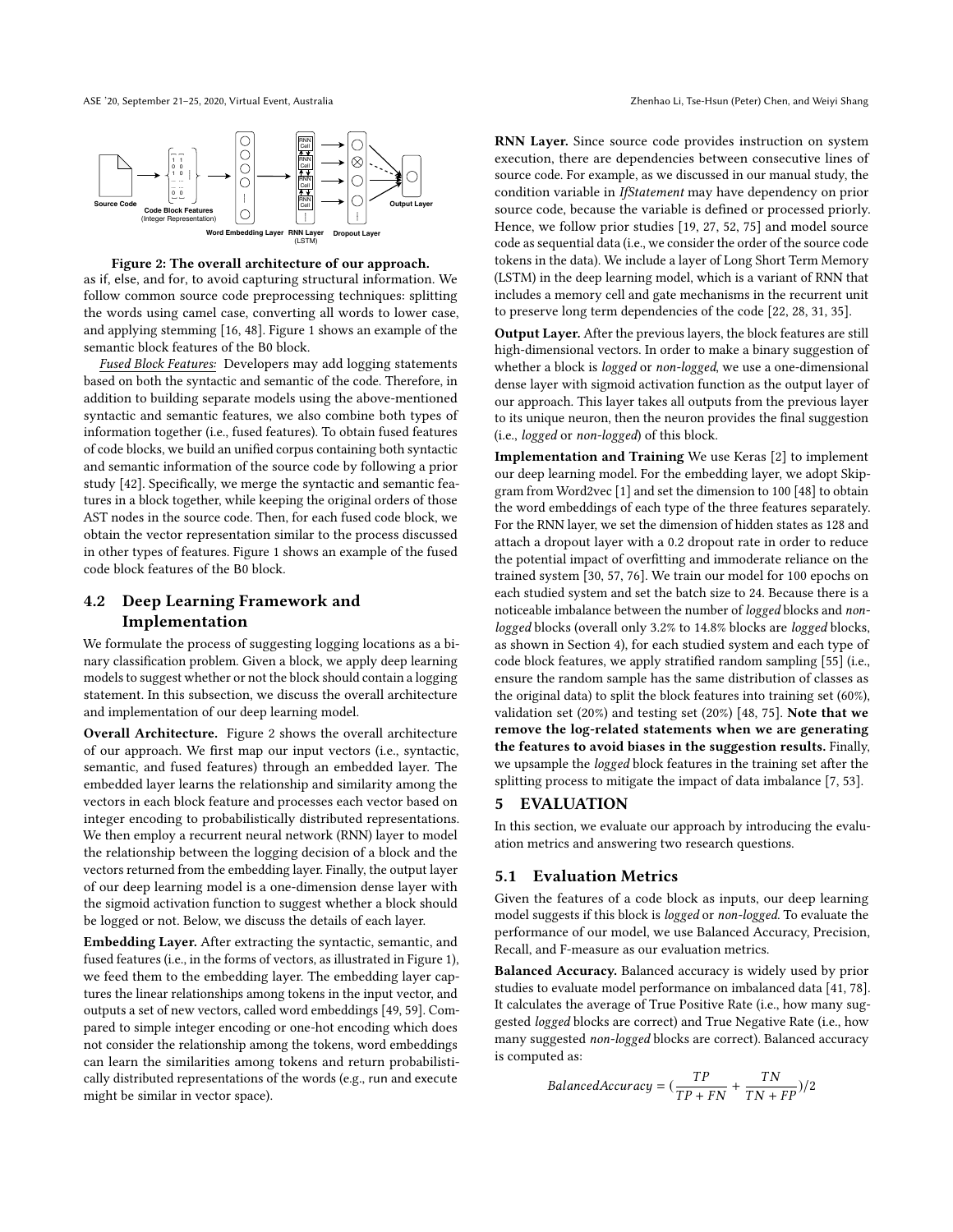Table 2: The results of suggesting logging locations using syntactic (Syn.), semantic (Sem.), and fused (Fus.) block features.

|      |      |      |      |                          | Precision |      |      |      | Recall |      |      |      |      |      |      |  |
|------|------|------|------|--------------------------|-----------|------|------|------|--------|------|------|------|------|------|------|--|
| Svn. | Sem. | Fus. | RG.  | Svn.                     | Sem.      | Fus. | RG.  | Svn. | Sem.   | Fus. | RG.  | Svn. | Sem. | Fus. | RG.  |  |
| 83.0 | 65.8 | 65.2 | 49.8 | 51.7                     | 37.1      | 31.8 | 3.0  | 56.6 | 33.7   | 33.2 | 3.5  | 54.0 | 35.3 | 32.5 | 3.2  |  |
| 81.9 | 67.7 | 69.9 | 50.1 | 52.0                     | 29.7      | 24.3 | 3.6  | 55.6 | 38.6   | 44.7 | 3.7  | 52.9 | 33.6 | 31.5 | 3.6  |  |
| 83.0 | 74.2 | 75.0 | 50.0 | 58.9                     | 36.0      | 37.6 | 5.6  | 70.9 | 54.4   | 55.6 | 8.7  | 64.3 | 43.3 | 44.9 | 6.8  |  |
| 80.5 | 69.7 | 72.9 | 49.9 | 56.1                     | 45.2      | 43.2 | 4.8  | 63.4 | 41.9   | 49.1 | 5.0  | 59.5 | 43.5 | 45.9 | 4.9  |  |
| 74.4 | 68.3 | 67.5 | 50.1 | 41.5                     | 30.8      | 37.4 | 9.5  | 58.2 | 48.5   | 49.0 | 11.0 | 47.3 | 37.7 | 42.5 | 10.2 |  |
| 84.7 | 76.6 | 72.2 | 50.0 | 45.7                     | 28.1      | 26.9 | 3.7  | 72.3 | 58.5   | 49.2 | 3.2  | 56.0 | 37.9 | 34.8 | 3.4  |  |
| 72.9 | 64.6 | 70.5 | 49.8 | 48.3                     | 39.6      | 47.5 | 12.8 | 55.6 | 39.2   | 50.3 | 16.8 | 51.7 | 39.4 | 48.9 | 14.5 |  |
| 80.1 | 69.6 | 70.5 | 50.0 | 50.6                     | 35.2      | 35.6 | 6.1  | 61.8 | 45.0   | 47.3 | 7.4  | 55.1 | 38.7 | 40.2 | 6.7  |  |
|      |      |      |      | <b>Balanced Accuracy</b> |           |      |      |      |        |      |      |      |      |      |      |  |

Note: RG. represents the result of the baseline. For each system and for each evaluation metric, the block feature that yields the best performance is marked in bold. All the numbers represent percentage.

where TP, TN, FP and FN refer to True Positive, True Negative, False Positive (i.e., suggested as a logged block but is actually a non-logged block) and False Negative (i.e., suggested as a non-logged block but is actually a logged block), respectively. A high balanced accuracy means both the majority class (i.e., non-logged block) and minority class (i.e., logged block) are accurately suggested.

Precision. In our study, precision represents the ability of our approach to correctly suggest logged blocks (i.e., how many logged blocks suggested by our model are correct). Specifically, precision is defined as:

$$
Precision = \frac{TP}{TP + FP}
$$

 $TP + FP$ <br>Note that only positive labels (i.e., *logged* block) are considered for this metric (i.e., the performance on non-logged data does not affect our calculation of precision). Hence, a high precision means that most of the suggested logged blocks are indeed logged.

Recall. Recall represents the ability of finding logged blocks from the data set (i.e., how many logged blocks can be suggested by our approach). It is computed as:

$$
Recall = \frac{TP}{TP + FN}
$$

 $TP + FN$ <br>Same as precision, only positive labels are considered for this metric. A higher recall means that we can identify more code blocks that need to be logged.

F1 Score. F1 score is a metric that considers both precision and recall. It is computed as:

$$
F_1 = 2 * (\frac{Precision * Recall}{Precision + Recall})
$$

 $F_1 = 2 * (\frac{P}{Precision + Recall})$ <br>F1 score balances the use of precision and recall and provides a more realistic measure of the performance by using both of them. A high F1 score means that we can both accurately and sufficiently suggest logged blocks.

## 5.2 Case Study Results

In this subsection, we present the results for our research questions (RQs). For each RQ, we describe the motivation, approach, and results and discussions.

## RQ1: How effective are different block features when suggesting logging locations?

Motivation. Deciding where to log is a challenging practice [25, 41, 78]. As we find in our manual study, there exist some common characteristics of where developers insert logging statements. Logging location might be related to either the syntactic information, semantic information of the code, or both. In this RQ, we investigate the performance of our deep learning models and how each block feature performs in suggesting logging location. Our finding

may help validate our manual study results that there may be an implicit logging guideline that developers follow, and identify the important features in suggesting logging location. Specifically, we split this RQ into three sub-RQs:

RQ1.1: What is the performance of the three block features when suggesting logged blocks?

RQ1.2: Do different block features capture different information? RQ1.3: What are the suggestion accuracies for different categories of logged blocks?

Approach. We train our deep learning framework on the training data by following the process discussed in Section 4. We conduct our experiments on the same systems that we used in our manual analysis. For each studied system, we train three models using different types of block features (i.e., syntactic, semantic, and fused). Finally, we evaluate the model performance on the testing set using the above-mentioned evaluation metrics. Note that we pre-determined the training (60%), validation (20%), and testing (20%) data set before extracting the block features. Hence, we use the same set of code blocks for each system when evaluating the syntactic, semantic and fused blocks features.

RQ 1.1: What is the performance of the three block features when suggesting logged blocks? To evaluate the effectiveness of our models, we compare the results of the models trained using three block features with a baseline. Since there is no prior study that suggests logging locations at the block level, we use Random Guess (RG) as our baseline, which is commonly used by prior studies [18, 26, 46, 48, 60, 63, 64]. Given a block in a studied system, Random Guess suggests whether this block should be a logged block or non-logged block based on the proportion of logged block in this system. For example, 10% of the code blocks in Kafka are logged block as shown in Table 1. Then, for each code block being tested, there is a 10% chance for Random Guess to suggest it as a logged block and a 90% chance to suggest it as an non-logged block. We repeat the Random Guess 30 times (as suggested by previous studies [18, 26]) for each system to reduce the biases. We report the average values of the four evaluation metrics computed based on the 30 times of iterations as the result of Random Guess.

RQ 1.2: Do different code block features capture different information? To further investigate if different block features capture different information in the source code, we examine the overlap and differences of the results generated from the models trained by using three block features. For each type of block feature, we collect the prediction results on the testing data of seven studied systems, analyze the True Positives, True Negatives, False Positives, and False Negatives, and compute the percentage of overlap among the syntactic, semantic and fused block features.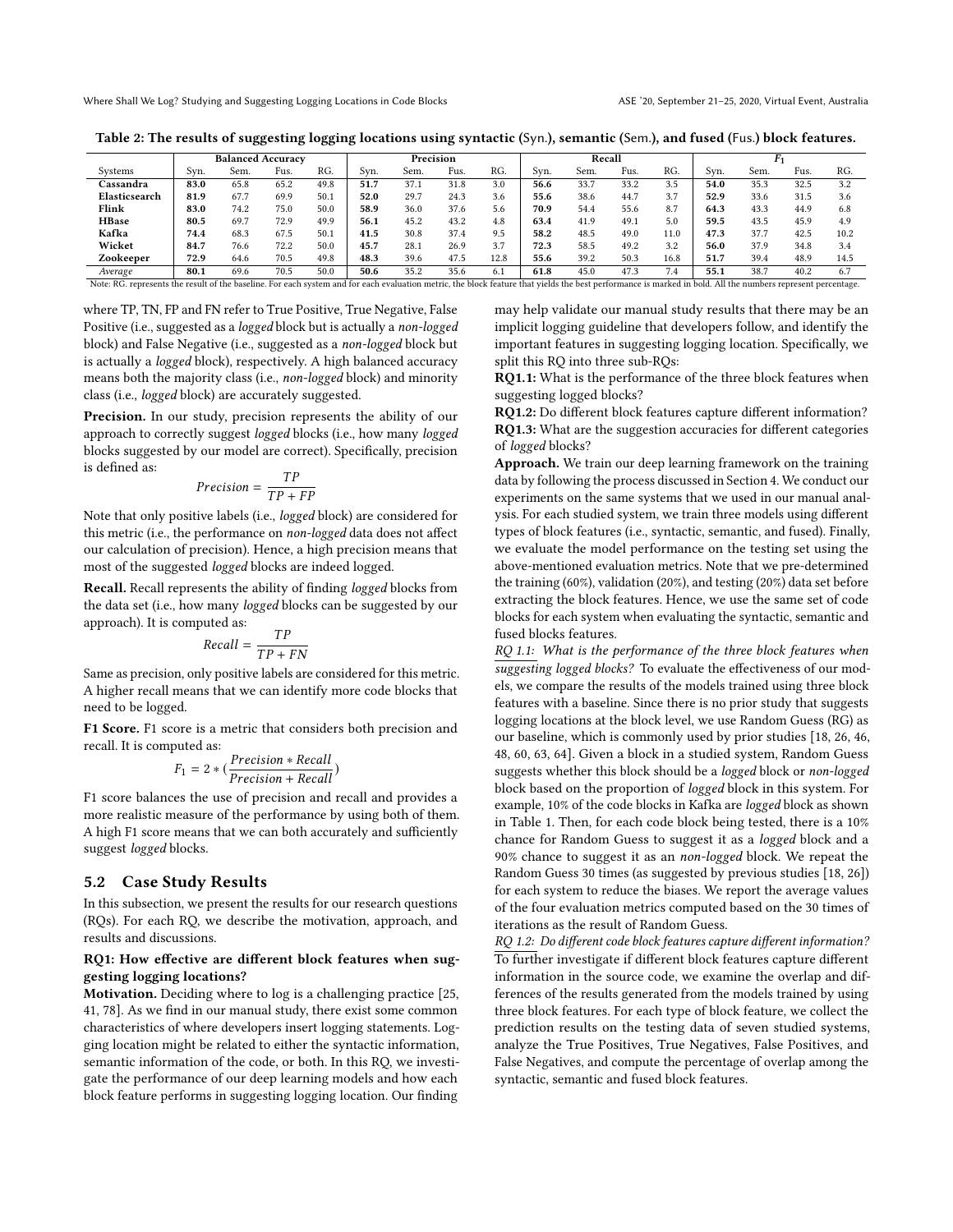



## RQ 1.3: What are the suggestion accuracies for different categories of logged blocks? Since three code block features may capture different information in the source code, they might have varied performance when predicting different categories of logged blocks. Hence, we further evaluate the performance of the three block features on the different categories of logging statements (Section 3). We report the suggestion results based on the type of blocks that the logging statement is associated with (i.e., try-catch block, branching block, looping block, and method declaration block).

#### Results and Discussions.

RQ 1.1. Table 2 presents the results of the models built using the Syntactic (Syn.), Semantic (Sem.) and Fused (Fus.) code block features, and the baseline Random Guess (RG.). Overall, for all the evaluation metrics, models trained by using the block features outperform the baseline. The precision of RG ranges from 3.0% to 12.8%, recall ranges from 3.2% to 16.8%, and the balanced accuracy ranges from 49.8% to 50.1%. Note that RG makes suggestion based on the distribution of training data, the distribution of logged and nonlogged blocks in the testing data is the same as the original data (as shown in Table 1). Therefore, given sufficient trails, the balanced accuracy of RG will be close to 50%. We find that models trained using the syntactic block features have the best performance compared to other block features across all studied systems. In particular, the balanced accuracy of semantic and fused features ranges from 64.6% to 76.6%, while for syntactic feature it is over 72.9% on all the studied systems (with an average of 80.1%). The average precision ranges from 24.3% to 47.5% when using semantic and fused block features, and the average recall ranges from 33.2% to 58.5%. In comparison, the average precision and recall on syntactic feature are 50.6% and 61.8%, respectively. The results show that syntactic information might play an important role in logging decisions and may be leveraged to suggest logging locations.

RQ 1.2. Figure 3 shows the percentage overlap on (a) True Positive, (b) True Negative, (c) False Positive, and (d) False Negative





Figure 4: The (a) Balanced Accuracy, (b) Precision, (c) Recall, and (d) F1 of the models trained from three block features when applied on different types of blocks.

among the models trained using syntactic, semantic, and fused block features. Note that Red, Green, and Blue circle represents the suggestion results of syntactic, semantic, and fused block features, respectively. Each number represents the percentage of the corresponding intersecting data set (e.g., for TP, 42.0% represents the common set of True Positive among Syn., Sem. and Fus.) out of the entire set (e.g., for TP, the entire data set is the set that combines the TP from syntactic, semantic and fused altogether across all studied systems). There is a 42.0% overlap in TP among the three features, while syntactic covers most of the TPs (79.9% out of all the TPs) compared to semantic (62.3%) and fused (66.5%) block features. Only 20.1% of the TPs are missed by syntactic but captured by two other block features. For TNs (i.e., correctly suggest as non-logged block), almost all (93.9%) are overlapping among the three block features. The results show that there is a high level of agreement among the models when suggesting the non-logged blocks. For FPs, there is no considerable overlap among the three features (13.3%). For FNs, syntactic has the lowest number of FNs (63.2% of the FNs are covered by syntactic, compared to 80.2% covered by semantic and 76.2% covered by combined feature). The results show that different block features might capture different information from source code. As semantic and fused block features still capture TPs that are missed by syntactic block feature (20.1%), future work could further investigate how to better combine the two sources of information to provide a sufficient and accurate suggestion. Moreover, we manually investigate a sample of FPs and FNs. We identify their characteristics and find that many of them are not indeed FPs and FNs (details in Section 6).

RQ 1.3. Figure 4 shows the (a) Balanced Accuracy, (b) Precision, (c) Recall, and (d) F1 of the models when suggesting on different types of blocks associated with the categories in Section 3. Overall, the three block features have a similar trend for the results on different types of blocks. Syntactic features have the best results for all types of blocks on all the evaluation metrics. Among the four types of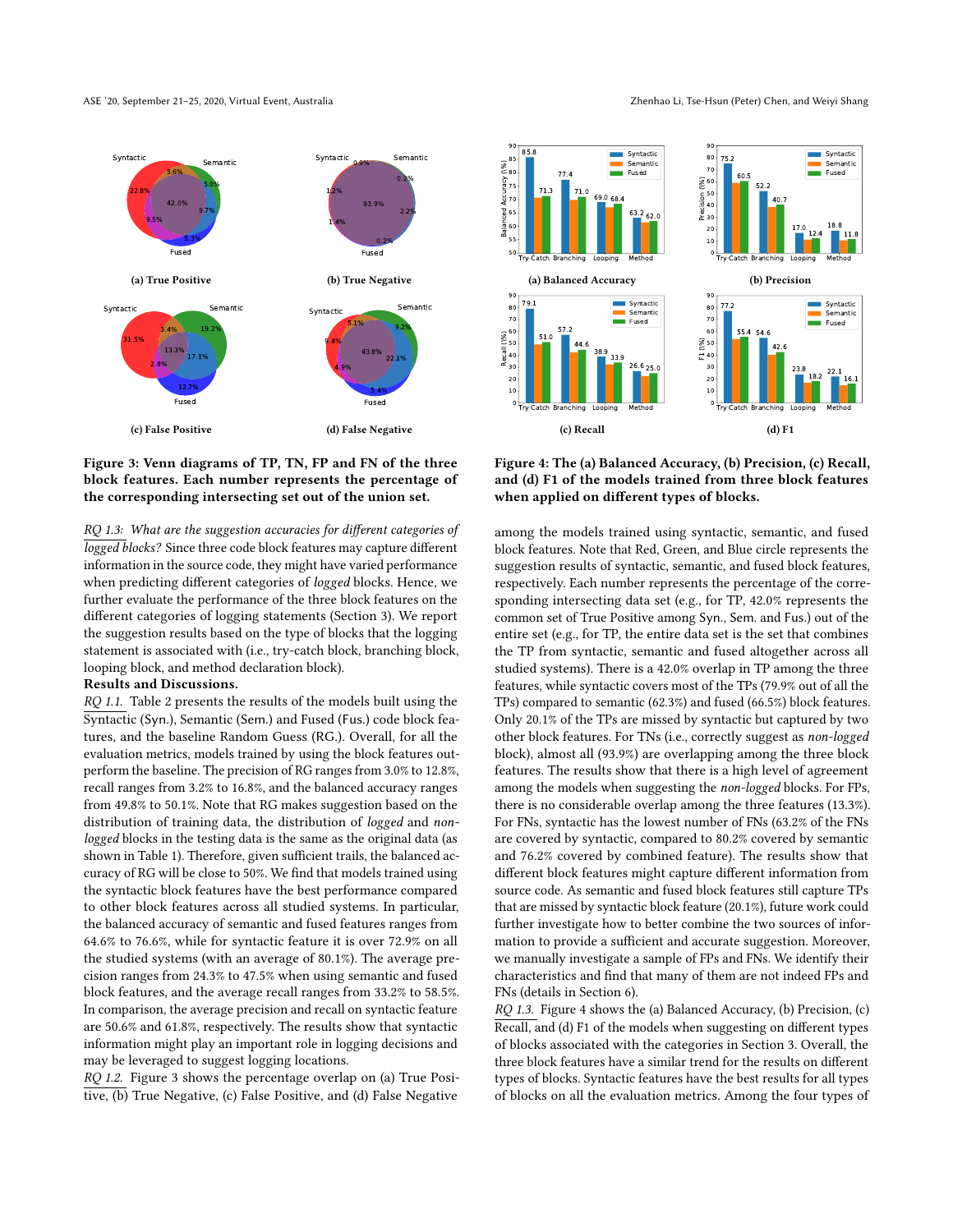Table 3: The results of cross-system logging locations suggestion using syntactic block features.

|               | <b>Balanced Accuracy</b> |                      |       | Precision |                      |       | Recall |                      |       |        |                      |       | Fleiss' Kappa          |                        |
|---------------|--------------------------|----------------------|-------|-----------|----------------------|-------|--------|----------------------|-------|--------|----------------------|-------|------------------------|------------------------|
| Systems       | Within                   | Cross                | Ratio | Within    | Cross                | Ratio | Within | Cross                | Ratio | Within | Cross                | Ratio | logged                 | non-logged             |
| Cassandra     | 83.0                     | $67.8 (\sigma 3.0)$  | 81.7  | 51.7      | $37.5 (\sigma 9.1)$  | 72.6  | 56.6   | $41.9 (\sigma 7.8)$  | 74.1  | 54.0   | 39.1 $(\sigma$ 7.3)  | 72.5  | $0.47$ ( <i>Mod.</i> ) | $0.90$ ( <i>Sub.</i> ) |
| Elasticsearch | 81.9                     | 65.5 $(\sigma$ 4.5)  | 80.0  | 52.0      | $36.2 (\sigma 11.5)$ | 69.7  | 55.6   | 42.0 ( $\sigma$ 5.2) | 75.6  | 52.9   | 37.8 $(\sigma$ 7.0)  | 71.5  | $0.45$ ( <i>Mod.</i> ) | $0.90$ ( <i>Sub.</i> ) |
| Flink         | 83.0                     | 70.2 $(\sigma$ 3.0)  | 84.6  | 58.9      | 30.5 ( $\sigma$ 8.8) | 51.8  | 70.9   | 49.2 $(\sigma$ 9.1)  | 69.4  | 64.3   | $36.7\ (\sigma 7.6)$ | 57.1  | $0.46$ ( <i>Mod.</i> ) | $0.91$ ( <i>Sub.</i> ) |
| <b>HBase</b>  | 80.5                     | $67.5(\sigma2.3)$    | 83.9  | 56.1      | 37.5 $(\sigma$ 4.8)  | 66.9  | 63.4   | 41.8 ( $\sigma$ 6.7) | 66.0  | 59.5   | 40.5 ( $\sigma$ 4.6) | 68.1  | $0.49$ ( <i>Mod.</i> ) | $0.92$ (Sub.)          |
| Kafka         | 74.4                     | 65.7 ( $\sigma$ 4.1) | 88.4  | 41.5      | 32.0 $(\sigma$ 4.2)  | 77.2  | 58.2   | 42.5 ( $\sigma$ 6.8) | 73.1  | 47.3   | $36.2 (\sigma 3.9)$  | 76.6  | $0.42$ ( <i>Mod.</i> ) | $0.88$ ( <i>Sub.</i> ) |
| Wicket        | 84.7                     | 67.8 $(\sigma$ 3.3)  | 80.1  | 45.7      | $40.3 (\sigma 5.2)$  | 88.2  | 72.3   | 42.1 ( $\sigma$ 8.0) | 58.3  | 56.0   | 40.8 $(\sigma$ 4.7)  | 72.9  | $0.43$ ( <i>Mod.</i> ) | $0.85$ ( <i>Sub.</i> ) |
| Zookeeper     | 72.9                     | 66.8 $(\sigma$ 2.7)  | 91.7  | 48.3      | 33.6 $(\sigma$ 6.2)  | 69.6  | 55.6   | 44.8 ( $\sigma$ 5.6) | 80.6  | 51.7   | 38.3 ( $\sigma$ 5.8) | 74.1  | $0.37$ ( <i>Fair</i> ) | $0.81$ ( <i>Sub.</i> ) |
| Average       | 80.1                     | 67.3                 | 84.0  | 50.6      | 35.4                 | 70.0  | 61.8   | 43.5                 | 70.4  | 55.1   | 38.6                 | 70.0  | $0.44 \ (Mod.)$        | $0.88$ ( <i>Sub.</i> ) |

Note: Within shows the results of within-system suggestion. Cross shows the average results and the standard deviation  $(\sigma)$  when applying the models trained using other systems. Ratio shows the percentage of Cross over W substantial agreement [37], respectively.

blocks, logging statements associated with try-catch blocks have the best results on all the evaluation metrics (85.8% balanced accuracy, 75.2% precision, 79.1% recall and 77.2% F1 for syntactic). As also found in prior studies [25, 78], logging statements in such blocks may be better defined. We also find that logging statements associated with branching blocks have a good overall suggestion result. In contrast, the results of suggesting logging statements associated with looping and method declaration blocks are relatively lower (balanced accuracy ranges from 63.2% to 69.0%, and F1 ranges from 22.1% to 23.8%). Although the three block features have a similar trend of results on different types of blocks, syntactic features are better than the other two for suggesting logging locations on all the studied types of blocks. Moreover, our study shows that there is a clearer pattern of inserting logging statements in try-catch and branching blocks (i.e., higher precision and recall). Practitioners may prioritize reviewing and deciding the given logging suggestions in such blocks. In addition, future research may investigate other sources of information in order to better assist in making logging decisions for looping and method declaration blocks.

All the trained models noticeably outperform the baseline. Among the three types of block features, models trained using syntactic block features achieve the best results on all the evaluation metrics. The results show that syntactic information might be leveraged to suggest logging locations.

RQ2: Are the trained models transferable to other systems? Motivation. When working on a new system, developers may encounter difficulties when deciding logging locations. Different from matured systems with a long period of development and maintenance history, developers working on new systems may not have sufficient knowledge on deciding where to log. Therefore, in this RQ, we investigate whether different systems share similar implicit guidelines of logging locations. Our findings may provide evidence on the existence of common logging characteristics across systems and help future research derive a universal logging guideline. In particular, we study two sub-RQs:

RQ2.1: What is the effectiveness of cross-system logging suggestion?

RQ2.2: What is the level of suggestion agreement on cross-system models?

Approach. In this RQ, we study if logged blocks share similar syntactic block features by doing a cross-system transferable learning. Namely, we study if a model that is trained using the syntactic features from one system can be used to suggest logging location in another system. We choose to study syntactic block features

because they are extracted from the AST nodes in the source code, which are common across all Java systems, and they have the best performance compared to the other two block features as shown in RQ1. Moreover, since the syntactic block features capture the underlying code structure [33], a high cross-system suggestion accuracy may show the potential of deriving a logging guideline based on code structure in future studies.

RQ 2.1: What is the effectiveness of cross-system logging suggestion? For each studied system, we build a model using the syntactic block features and apply the model on each of the other systems. For example, we train a model using the syntactic block features in Cassandra, and apply the model on six other studied systems. Finally, we compute and report the average balanced accuracy, precision, recall, and F-measure of the cross-system logging suggestion.

RQ 2.2: What is the level of suggestion agreement on cross-system models? To study whether the models trained using different systems capture similar information (i.e., the relationship between the syntactic features and logging location), we analyze the agreement level of cross-system suggestion results. We separately examine the suggestion agreement of the cross-system models on logged blocks and non-logged blocks. Namely, for each studied system, we apply the models trained using other systems, and study the suggestion results of the cross-system models on the true logged blocks and the true non-logged blocks, respectively. In particular, we compute Fleiss's Kappa to study the agreement among the suggestion results from cross-system models [24]. Fleiss's Kappa computes the inter-rater agreement among a fixed set of raters (i.e., suggestion results from different cross-system models). A higher level of agreement may show that the syntactic block features have very similar relationships with logged or non-logged blocks across all studied systems.

#### Results and Discussions.

RQ 2.1. Table 3 shows the results of our cross-system suggestions using syntactic block features. In general, we find that the results of cross-system suggestions are lower than within-system suggestions using syntactic block features. However, the results are still comparable to within-system suggestions using semantics and fused block features. For balanced accuracy, the cross-system suggestions achieve over 80% (i.e., Ratio column in Table 3) of the corresponding within-system suggestion using syntactic block features. On average, the balanced accuracy ranges from 65.5% to 70.2%, with standard deviations range from 2.3 to 4.5. For precision, recall, and  $F_1$ , the cross-system suggestions achieve 51.8% to 88.2% ratio of the within-system suggestion results. In short, even though we find that the results of cross-system suggestion are slightly lower than those of within-system, we may still achieve a reasonable performance.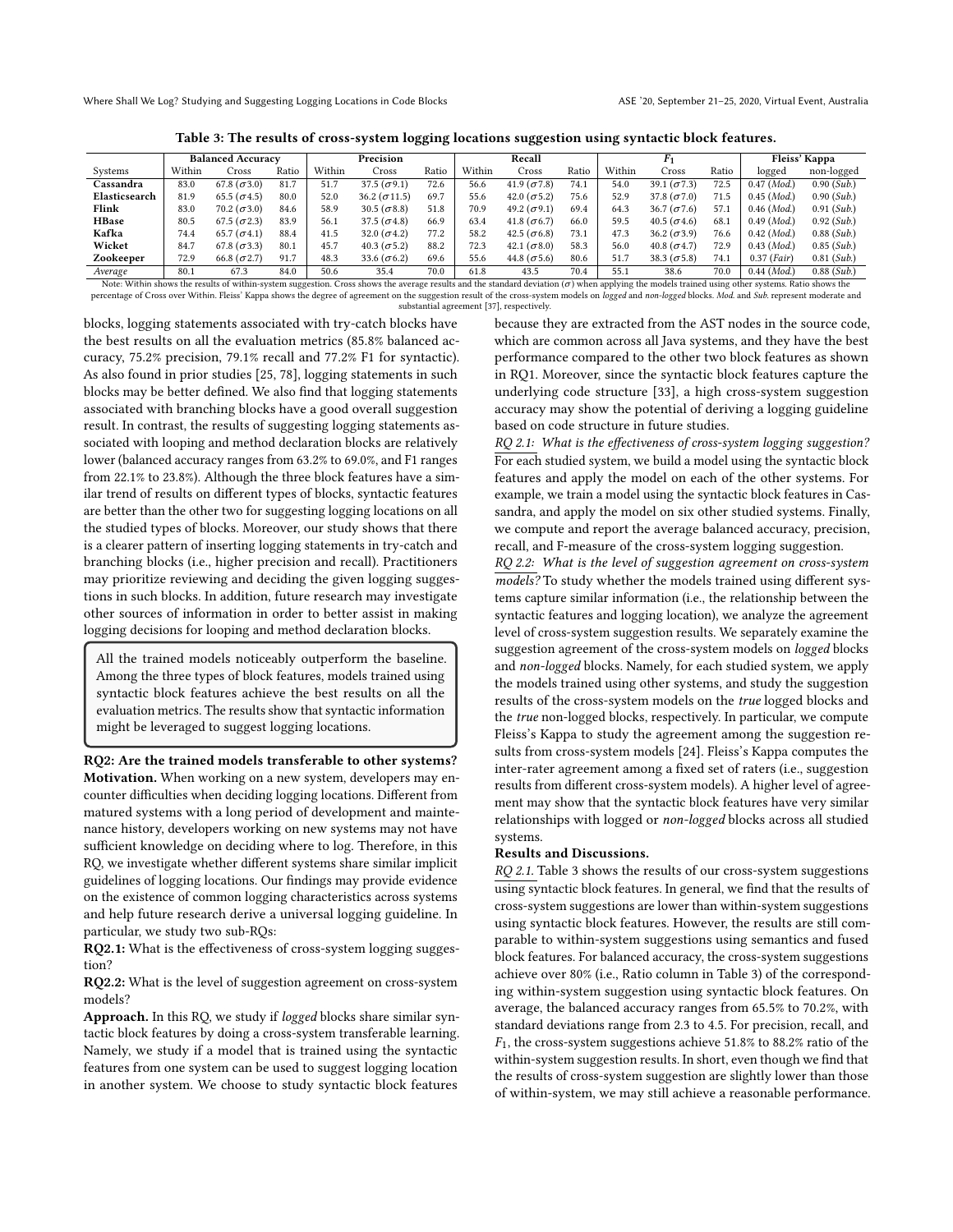Similar to RQ1, we also manually study a sample of FPs and FNs from the results of RQ2 (details in Section 6).

RQ 2.2. Table 3 also shows the Fleiss's Kappa [24] for each studied system. For logged blocks, the agreements are moderate in six studied systems. The agreement level is fair in Zookeeper, but the value is also close to the threshold of a moderate agreement (i.e., 0.41 [24]). Our results show that the models trained using the syntactic block features may share certain underlying properties. Namely, there are some commonalities in the code structure on how developers decide logging locations across the studied systems. For non-logged blocks, the agreements are substantial across all studied systems. In short, our findings show that developers are rather consistent on deciding which blocks do not need logging statements. Although there are some inconsistencies across the studied systems, we may still apply cross-system models to help suggest logging locations in other systems.

We find that cross-system logging location suggestion achieves a reasonable performance compared to within-system suggestion (i.e., 84% of the within-system balanced accuracy). We also find that the cross-system models have moderate agreements on logged blocks and substantial agreements on non-logged blocks. Our results show that developers in different systems may follow certain implicit guidelines on deciding logging locations.

## 6 DISCUSSION

As shown in the RQs, our models can provide promising results of suggesting logging locations. To further inspire future studies and better assist practitioners, we conduct a manual study to understand the FPs and FNs in the suggestion results. For each studied system in RQ1 and for each of the three models (i.e., Syntactic, Semantic, and Fused, simplified as Syn., Sem. and Fus.), we select the topfive FPs and FNs for our manual study, ranked by their suggested probabilities of being logged and non-logged, respectively (a total of 105 FPs and 105 FNs). For the cross-system models in RQ2, we also select the top-five FPs and FNs from each system (a total of 35 FPs and 35 FNs).

False Positives. For Syn. in RQ1, we find that 25/35 of the studied FPs are actually TP. The code block either contains some other types of print statements to record the execution information (e.g., System.out.print()), or contains only one child block and has no other code statements, and the child block contains a logging statement. For Sem., Fus., and cross-system models, we also find 15/35, 16/35, and 18/35 cases that belong to this category, respectively. For the remaining studied FPs, the suggestions are made when the code block is at the beginning of a method (9 cases for Syn., 12 for Sem., 10 for Fus., 16 for cross-system models), or in complex code with multiple nested blocks (1 case for Syn., 8 for Sem., 9 for Fus., 1 for cross-system models).

False Negatives. We find that 15/35 of the studied Syn. FNs may not truly be FN. Similar to the situation in FP that a code block only contains a logged child block and has no other code statements, the child block is suggested as a non-logged block and thus becomes an FN. For Sem., Fused. and cross-system models, we find 7/35, 6/35, and 15/35 cases that belong to this category. We also find that

for 4/35, 3/35, 3/35 and 5/35 of the studied FNs from Syn., Sem., Fus. and cross-system models, they are blocks that have many very similar sibling blocks nearby (e.g., many similar if blocks having similar structures), while only the FN cases here contain logging statements. For the remaining studied FNs, similar to what we find in FPs, they locate at the beginning of a method (15 cases for Syn, 18 for Sem., 14 for Fus., 14 for cross-system models), or in complicated code structure with multiple nested code blocks (1 case for Syn., 7 for Sem., 12 for Fus., 1 for cross-system models).

Our findings show that the actual performance of our model may be even better due to the diverse nature of how developers write logging code. We also find that it may be more difficult to suggest a logging statement at the beginning of a method due to the lack of prior information in the code block.

## 7 THREATS TO VALIDITY

Construct Validity. Our approach presumes that the training data has high-quality source code and follow good logging practice. However, there exist no industrial standards guiding developers to write logging statements. In this paper, we choose seven largescale, well-maintained systems with different sizes, across various domains to conduct the study. They are commonly used in prior log-related studies and are considered as following good logging practice [10, 11, 38, 46]. We evaluate our models on the test data set of each studied system. Different test data set might lead to very different results. To mitigate the fluctuation caused by different test data set, we apply stratified random sampling by following prior studies [48, 55, 75] to split the data set and ensure each randomly sampled data set has the same distribution of labels as the original data.

Internal Validity. We conduct manual studies to investigate the characteristics and uncover the categories of logging locations. To avoid biases, the authors examine the data independently. For most of the cases, the authors reach an agreement. Any disagreement is discussed until a consensus is reached with a substantial-level agreement (Cohen's Kappa 0.86) [56]. Involving third-party logging experts to verify our results might further reduce this threat. Different parameters used in the neural networks might affect the effectiveness of the trained models. We follow prior studies [48, 75] to set the parameters for our deep learning models. The models trained using our approach might not be optimal on some of the evaluation metrics (e.g., an average F1 score of 66.7 on syntactic code block features). Future study may further improve the performance of our approach and provide a more comprehensive perspective of the suggestion results by surveying software engineering practitioners. We use word embeddings [49, 59], which is widely used by prior studies [48, 75] as the distributed representations of source code. Future study may consider other code representation approaches (e.g., code2vec [6, 34]) to examine the performance on suggesting logging locations.

External Validity. We conducted our study only on seven largescale open source systems. However, we selected the studied systems in various domains and sizes (from 97K to 1.5M LOC as shown in Table 1) in order to improve the representativeness of our studied systems. Our studied systems are all implemented in Java. The results and models may not be transferable to systems in other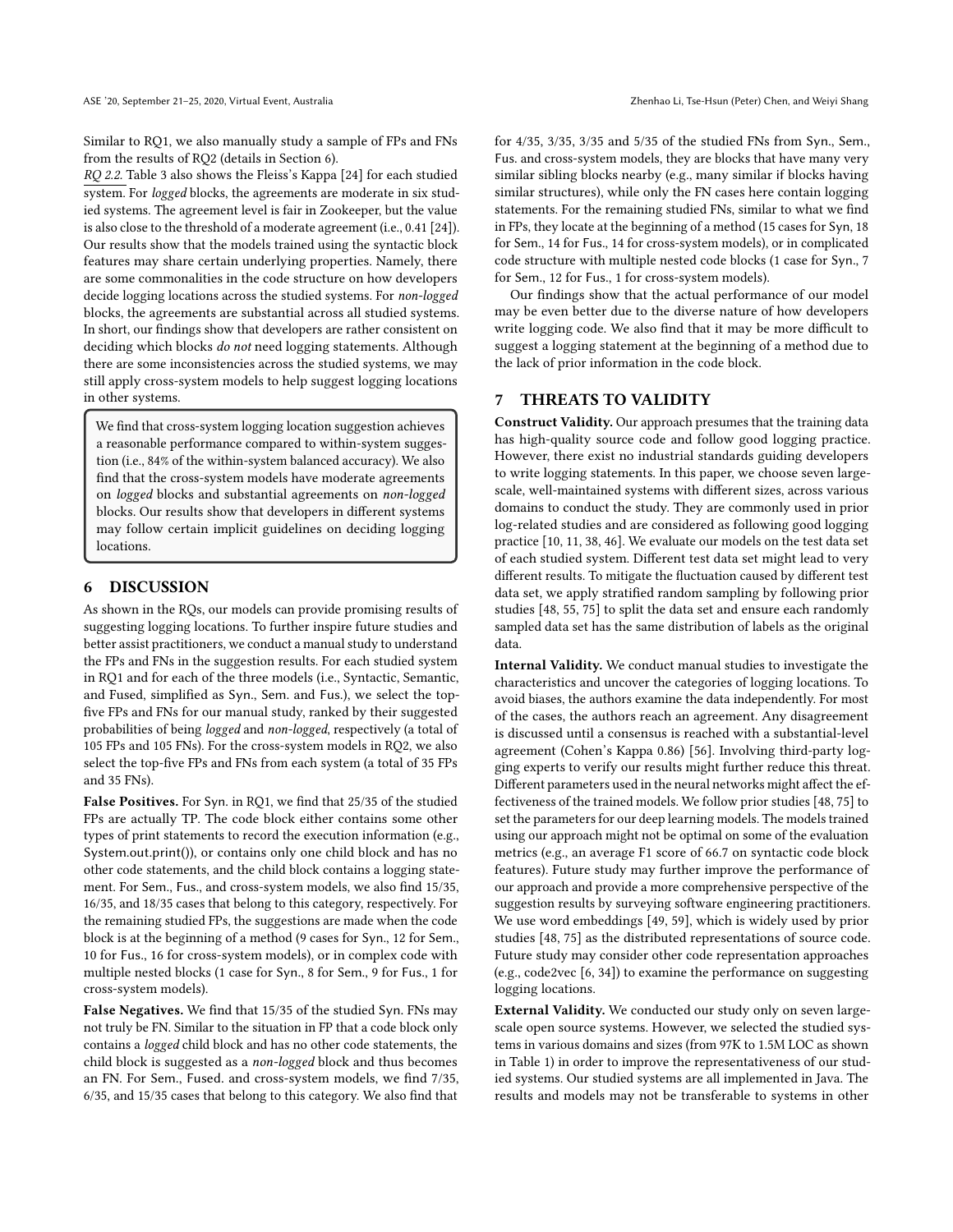Where Shall We Log? Studying and Suggesting Logging Locations in Code Blocks ASE '20, September 21-25, 2020, Virtual Event, Australia

programming languages. Future studies should validate the generalizability of our findings and the transferability of our models in systems that are implemented written in other programming languages.

# 8 CONCLUSION

In this paper, we aim to tackle the challenges that developers might encounter when deciding logging locations by first conducting a comprehensive manual study. We uncover six categories of logging locations and find that developers usually insert logging statements to record execution information that happens in various types of code blocks. We propose a deep learning based approach to provide finer-grained (i.e., at the code block level) suggestions on logging locations. Our approach achieves promising results on suggesting logging locations in both within-project and cross-project predictions. Our results highlight the potential of providing finer-grained suggestions on logging locations by leveraging syntactic information in the source code, and such suggestions may be shared across systems. Future studies could explore a more advanced way of combining syntactic and semantic information in the source code, in order to provide better suggestions on logging locations.

#### REFERENCES

- [1] [n.d.]. gensim Word2vec embeddings. https://radimrehurek.com/gensim/models/ word2vec.html. Last checked Feb. 2020.
- [2] [n.d.]. Keras: The Python Deep Learning library. https://keras.io/. Last checked Feb. 2020.
- [3] [n.d.]. Log4j. http://logging.apache.org/log4j/2.x/.
- [4] [n.d.]. Oracle Java Documentation. https://docs.oracle.com/javase/tutorial/java/ nutsandbolts/flow.html. Last checked Mar. 2020.
- [5] [n.d.]. Simple Logging Facade for Java (SLF4J). http://www.slf4j.org. Last checked Feb. 2018.
- [6] Uri Alon, Meital Zilberstein, Omer Levy, and Eran Yahav. 2019. code2vec: learning distributed representations of code. Proc. ACM Program. Lang. 3, POPL (2019),  $40:1-40:29$
- [7] Harald Altinger, Steffen Herbold, Friederike Schneemann, Jens Grabowski, and Franz Wotawa. 2017. Performance tuning for automotive Software Fault Prediction. In IEEE 24th International Conference on Software Analysis, Evolution and Reengineering, SANER 2017, Klagenfurt, Austria, February 20-24, 2017. 526–530.
- [8] S. Boslaugh and P.A. Watters. 2008. Statistics in a Nutshell: A Desktop Quick Reference. O'Reilly Media.
- [9] Boyuan Chen and Zhen Ming (Jack) Jiang. 2017. Characterizing logging practices in Java-based open source software projects – a replication study in Apache Software Foundation. Empirical Software Engineering 22, 1 (Feb 2017), 330–374.
- [10] Boyuan Chen and Zhen Ming (Jack) Jiang. 2017. Characterizing and Detecting Anti-patterns in the Logging Code. In Proceedings of the 39th International Conference on Software Engineering (ICSE '17). 71–81.
- [11] Boyuan Chen and Zhen Ming (Jack) Jiang. 2019. Extracting and studying the Logging-Code-Issue- Introducing changes in Java-based large-scale open source software systems. Empirical Software Engineering 24, 4 (01 Aug 2019), 2285–2322.
- [12] Boyuan Chen and Zhen Ming (Jack) Jiang. 2020. Studying the Use of Java Logging Utilities in the Wild. In Proceedings of the 42nd International Conference on Software Engineering, (ICSE 2020).
- [13] Boyuan Chen, Jian Song, Peng Xu, Xing Hu, and Zhen Ming (Jack) Jiang. 2018. An automated approach to estimating code coverage measures via execution logs. In Proceedings of the 33rd ACM/IEEE International Conference on Automated Software Engineering, ASE 2018. 305–316.
- [14] Tse-Hsun Chen, Weiyi Shang, Ahmed E. Hassan, Mohamed Nasser, and Parminder Flora. 2016. CacheOptimizer: Helping Developers Configure Caching Frameworks for Hibernate-based Database-centric Web Applications. In Proceedings of the 24th ACM SIGSOFT International Symposium on Foundations of Software Engineering (FSE 2016). 666–677.
- [15] Tse-Hsun Chen, Mark D. Syer, Weiyi Shang, Zhen Ming Jiang, Ahmed E. Hassan, Mohamed Nasser, and Parminder Flora. 2017. Analytics-driven Load Testing: An Industrial Experience Report on Load Testing of Large-scale Systems. In Proceedings of the 39th International Conference on Software Engineering: Software Engineering in Practice Track (ICSE-SEIP '17). 243–252.
- [16] Tse-Hsun Chen, Stephen W. Thomas, and Ahmed E. Hassan. 2016. A Survey on the Use of Topic Models when Mining Software Repositories. Empirical Software Engineering 21, 5 (2016), 1843–1919.
- [17] Tse-Hsun Chen, S. W. Thomas, Meiyappan Nagappan, and A.E. Hassan. 2012. Explaining Software Defects Using Topic Models. In Proceedings of the 9th Working Conference on Mining Software Repositories (MSR '12).
- [18] Tse-Hsun Chen, Shang Weiyi, Zhen Ming Jiang, Ahmed E. Hassan, Mohamed Nasser, and Parminder Flora. 2014. Detecting Performance Anti-patterns for Applications Developed using Object-Relational Mapping. In Proceedings of the 36th International Conference on Software Engineering (ICSE). 1001–1012.
- [19] Zimin Chen, Steve Kommrusch, Michele Tufano, Louis-Noël Pouchet, Denys Poshyvanyk, and Martin Monperrus. 2019. SequenceR: Sequence-to-Sequence Learning for End-to-End Program Repair. CoRR abs/1901.01808 (2019).
- [20] Rui Ding, Hucheng Zhou, Jian-Guang Lou, Hongyu Zhang, Qingwei Lin, Qiang Fu, Dongmei Zhang, and Tao Xie. 2015. Log2: A Cost-Aware Logging Mechanism for Performance Diagnosis. In 2015 USENIX Annual Technical Conference, USENIX ATC '15,. 139–150.
- [21] Zishuo Ding, Jinfu Chen, and Weiyi Shang. 2020. Towards the Use of the Readily Available Tests from the Release Pipeline as Performance Tests. In Proceedings of the 42nd International Conference on Software Engineering, (ICSE 2020).
- [22] Xiaoning Du, Xiaofei Xie, Yi Li, Lei Ma, Yang Liu, and Jianjun Zhao. 2019. A Quantitative Analysis Framework for Recurrent Neural Network. In 34th IEEE/ACM International Conference on Automated Software Engineering, ASE 2019. 1062– 1065.
- [23] Ekwa Duala-Ekoko and Martin P. Robillard. 2007. Tracking Code Clones in Evolving Software. In 29th International Conference on Software Engineering (ICSE 2007). 158–167.
- [24] Joseph L. Fleiss. 1971. Measuring Nominal Scale Agreement among Many Raters. Psychological Bulletin 76, 5 (1971), 378–382.
- [25] Qiang Fu, Jieming Zhu, Wenlu Hu, Jian-Guang Lou, Rui Ding, Qingwei Lin, Dongmei Zhang, and Tao Xie. 2014. Where Do Developers Log? An Empirical Study on Logging Practices in Industry. In Proceedings of the 36th International Conference on Software Engineering (ICSE-SEIP '14). 24–33.
- [26] Andy Georges, Dries Buytaert, and Lieven Eeckhout. 2007. Statistically rigorous java performance evaluation. In Proceedings of the 22nd Annual ACM SIGPLAN Conference on Object-Oriented Programming, Systems, Languages, and Applications, OOPSLA. 57–76.
- [27] X. Gu, H. Zhang, and S. Kim. 2018. Deep Code Search. In 2018 IEEE/ACM 40th International Conference on Software Engineering, ICSE 2018. 933–944.
- [28] Qianyu Guo, Sen Chen, Xiaofei Xie, Lei Ma, Qiang Hu, Hongtao Liu, Yang Liu, Jianjun Zhao, and Xiaohong Li. 2019. An Empirical Study Towards Characterizing Deep Learning Development and Deployment Across Different Frameworks and Platforms. In 34th IEEE/ACM International Conference on Automated Software Engineering, ASE 2019. 810–822.
- [29] Mehran Hassani, Weiyi Shang, Emad Shihab, and Nikolaos Tsantalis. 2018. Studying and Detecting Log-Related Issues. Empirical Software Engineering (2018).
- [30] Thong Hoang, Hoa Khanh Dam, Yasutaka Kamei, David Lo, and Naoyasu Ubayashi. 2019. DeepJIT: an end-to-end deep learning framework for just-in-time defect prediction. In Proceedings of the 16th International Conference on Mining Software Repositories, MSR 2019. 34–45.
- [31] Sepp Hochreiter and Jürgen Schmidhuber. 1997. Long Short-Term Memory. Neural Computation 9, 8 (1997), 1735–1780.
- [32] Xing Hu, Ge Li, Xin Xia, David Lo, and Zhi Jin. 2018. Deep code comment generation. In Proceedings of the 26th Conference on Program Comprehension, ICPC 2018. 200–210.
- [33] Yuan Huang, Xinyu Hu, Nan Jia, Xiangping Chen, Yingfei Xiong, and Zibin Zheng. 2020. Learning Code Context Information to Predict Comment Locations. IEEE Trans. Reliability 69, 1 (2020), 88–105.
- [34] Hong Jin Kang, Tegawendé F. Bissyandé, and David Lo. 2019. Assessing the Generalizability of Code2vec Token Embeddings. In 34th IEEE/ACM International Conference on Automated Software Engineering, ASE 2019. 1–12.
- [35] Jeremy Lacomis, Pengcheng Yin, Edward J. Schwartz, Miltiadis Allamanis, Claire Le Goues, Graham Neubig, and Bogdan Vasilescu. 2019. DIRE: A Neural Approach to Decompiled Identifier Naming. In 34th IEEE/ACM International Conference on Automated Software Engineering, ASE 2019. 628–639.
- [36] Maxime Lamothe and Weiyi Shang. 2020. When APIs are Intentionally Bypassed: An Exploratory Study of API Workarounds. In Proceedings of the 42nd International Conference on Software Engineering, (ICSE 2020).
- [37] J. R. Landis and G. G. Koch. 1977. The measurement of observer agreement for categorical data. Biometrics 33 (1977), 159–174.
- [38] Heng Li, Tse-Hsun (Peter) Chen, Weiyi Shang, and Ahmed E. Hassan. 2018. Studying software logging using topic models. Empirical Software Engineering (Jan 2018).
- [39] Heng Li, Weiyi Shang, Bram Adams, Mohammed Sayagh, and Ahmed E. Hassan. 2020. A Qualitative Study of the Benefits and Costs of Logging from Developers' Perspectives. IEEE Transactions on Software Engineering (2020), 1–17.
- [40] Heng Li, Weiyi Shang, and Ahmed E. Hassan. 2017. Which log level should developers choose for a new logging statement? Empirical Software Engineering 22, 4 (Aug 2017), 1684–1716.
- [41] Heng Li, Weiyi Shang, Ying Zou, and Ahmed E. Hassan. 2017. Towards just-intime suggestions for log changes. Empirical Software Engineering 22, 4 (2017),